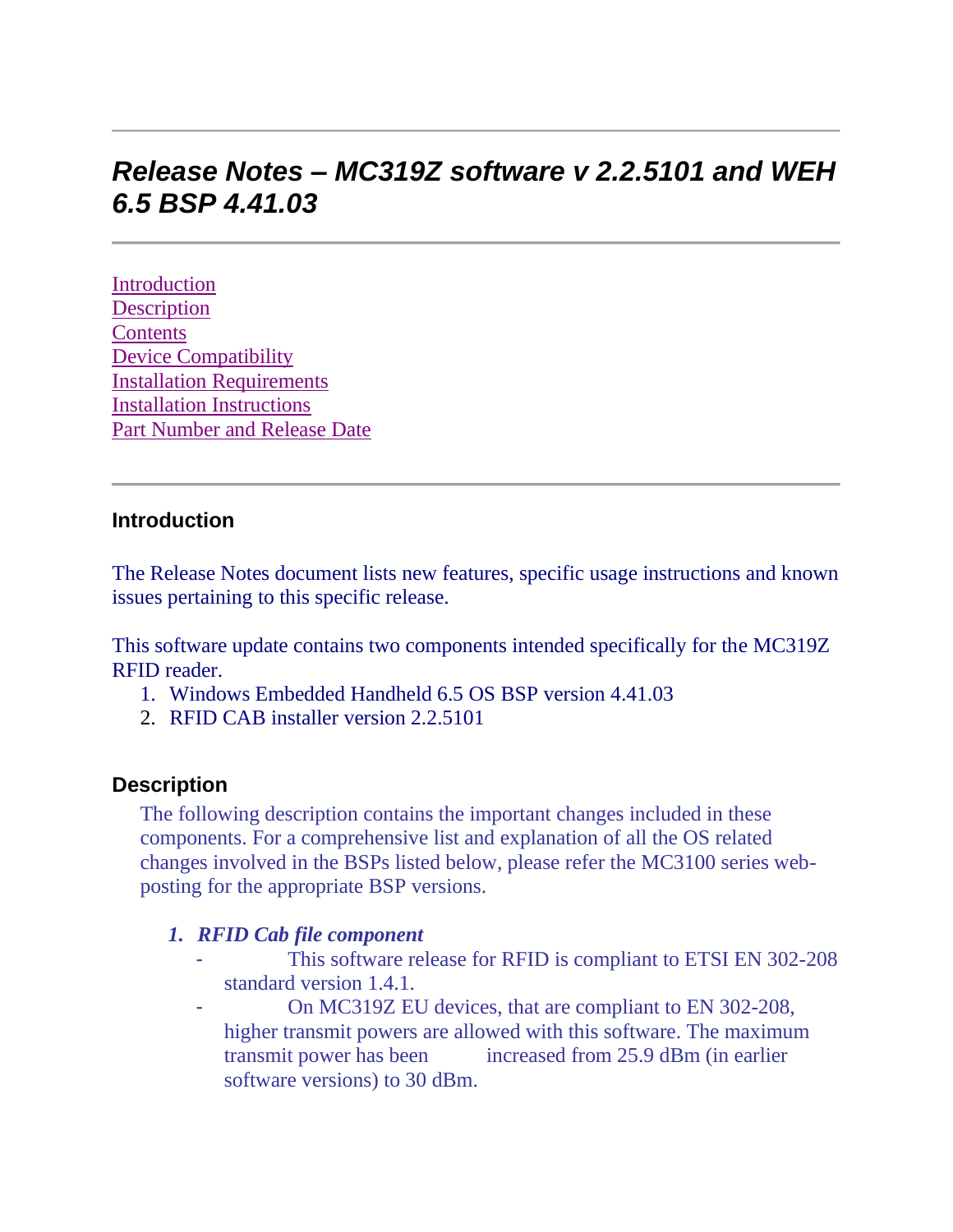## *2. OS Components change (SUMMARY)*

## *Changes relating to Windows Embedded Handheld 6.5 BSP-41 Common release notes*

- The OS version for MC319Z devices included in this release is 4.41.03.
- Salient features of release notes for Windows Embedded Handheld 6.5 build BSP-41.1
- Microsoft AKU 29040.5.3.12
- Wireless Fusion version V3.00.2.0.019R
- Audio Registry changes to have general / default audio settings and to prevent overriding of speaker.
- SPR 19650 fix : Incorrect Smart Battery part number reported via EMDK API.
- SPR 19313 fix : Registry key to prevent SD card from unmounting when replacing battery does not work.
- SPR 19345 fix : Application launched with 'startup.exe' gets closed as soon as it launches.
- SPR 18796 fix : DUT failed to scan barcodes with 50 characters

## *MC3190 related changes*

- SPR 19352 : Shift key supports only two states now
- SPR 20373 : After the clean boot airbeam folder is not created in \Application folder

## *Changes relating to Windows Mobile 6.5 BSP-37*

## *Common release notes*

- Microsoft AKU 23137 5.3.9
- Added support for Toshiba and Micron M60 flash memory
- Wireless Fusion version v3.00.2.0.006R
- SPR 18183 fix : Device clean-booting in the field without having clean-boot files on the terminal.
- SPR 19313 fix : Added new Reg key "NoRemoveOnBattFault" to prevent remounting for battery fault. Force eject/reinsert card only if battery fault has occurred and the registry key "NoRemoveOnBattFault" is not set
- Disabled IST auto orientation during Touch calibration and restored IST settings.
- SPR 18852 fix : Programmatically setting Caps Lock does not work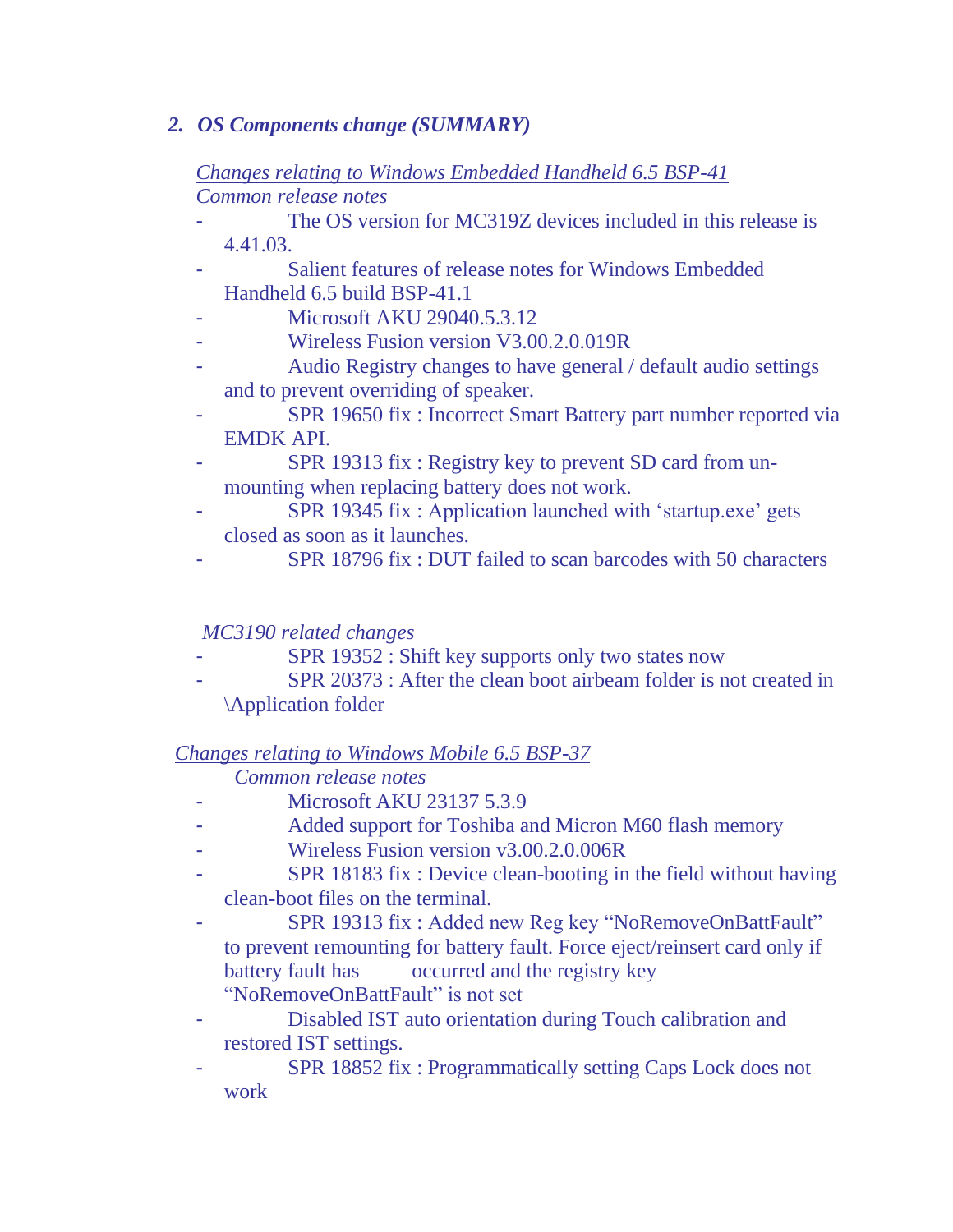- Adding RCM support for querying flash vendor in GetConfigurationData

 The flash vendor information can be obtained with CONFIG\_TYPE\_FLASHVENDOR. Refer to RcmDef.h for the definitions of the ConfigData values

 When RCM\_GetConfigurationData function is called with dwConfig type set as

CONFIG\_TYPE\_BEHAVIOR, lpdwConfigData will be filled with the following data.

0 – MICRON M50

1 – NUMONYX

2 – TOSHIBA

3 – MICRON M60

 CONFIG\_TYPE\_FLASHVENDOR is supported for the following devices MC75AX, MC959X, MC31XX from WM BSP36/CE BSP26.

 This API has not been documented in EMDK. This API is only for internal purposes.

SPR 16570 fix : MC75 BSP21 -

AUDIOEX\_GetGain and AUDIOEX\_SetGain do not work to get and set audio gain properly.

SPR 18942 fix : The registries to configure the IST functionality are not effective after cold boot.

 *MC3190 related changes*

- SPR 18794 fix : Required a way to disable Function key lock mode.

To enable Function key lock, the following registry key should be unset.

; Enable Func Key lock

 [HKEY\_LOCAL\_MACHINE\HARDWARE\DEVICEMAP\KE YBD]

"FuncLockState"=dword:00000000

- SPR 18523 fix : Unable to initialize Hayes modem connection.
- When both alpha mode and shift are sticky it is expected to see orange icon with a solid arrow. Instead orange icon with not solid arrow appears while the functionality is working properly.

# **Contents**